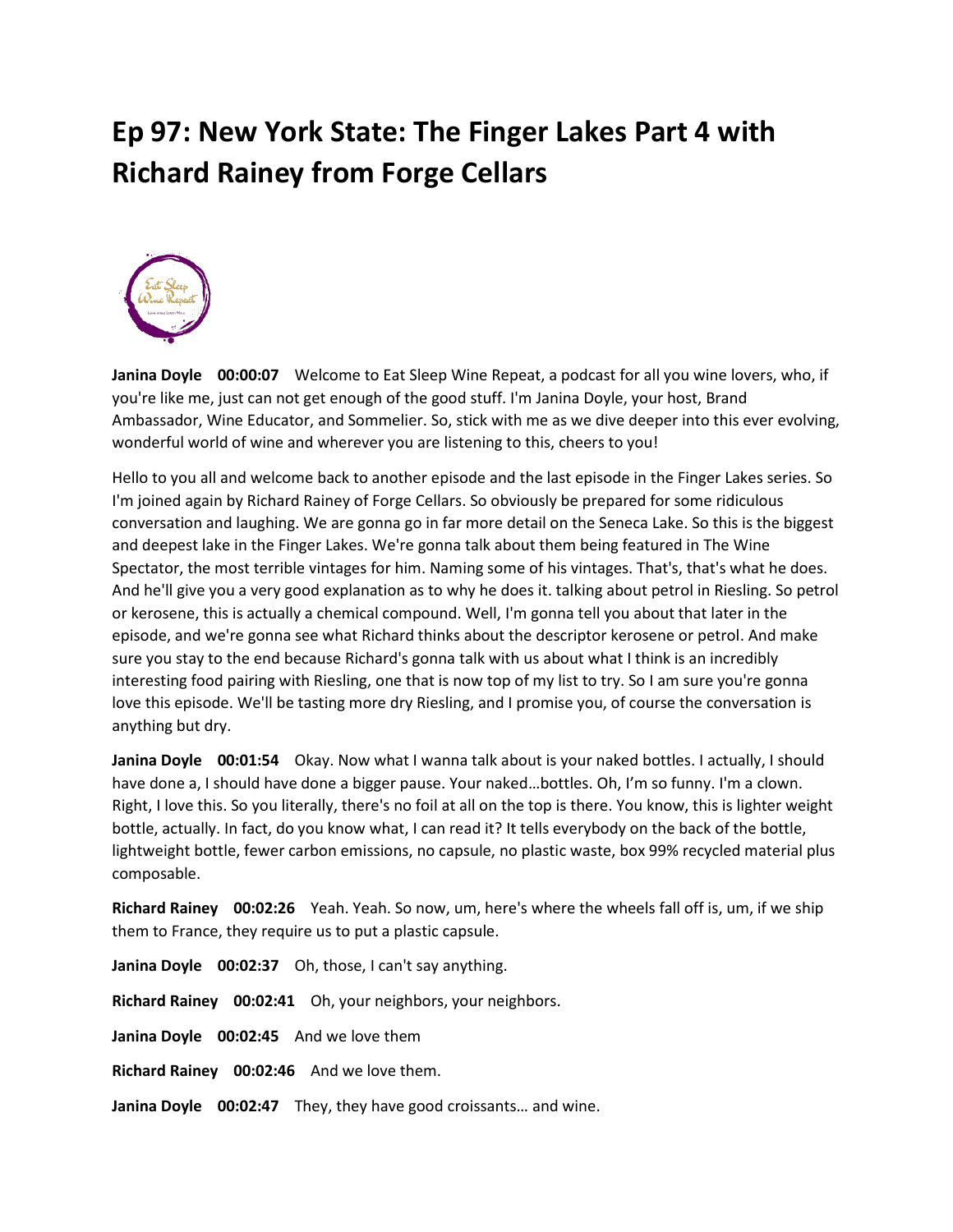**Richard Rainey 00:02:49** Very good. Um, so in the States, um, I haven't used a plastic capsule since, uh, ever 2011. Um, and I never much like them being in the restaurant business and being in, in the wine business myself. My wife owns a wine shop. So we're in this business up to our eyeballs. And we're opening bottles every night and tasting wines from all over the world. And, and the one thing we all agree upon is having to cut a capsule off and throw in the trash is just an absolute waste of time and energy.

**Janina Doyle 00:00:07** And you know what I love about, first of all, when I look at your bottles, it doesn't look like anything's missing. And if anything, it's more modern and you can see the cork. So I can see that you've printed on the cork, you know, your logo, Forge Cellars and, you know, Barroul and Rainey, last names of you and Louis, it kind of, it's nicer. You see more of actually what you're getting. I, I think a cork itself is quite romantic. So the fact that you can see it, I like it.

**Richard Rainey 00:03:51** I'm going, uh, re I'm gonna get a recording of that from you. So I can send it to Europe because we have this discussion with my French friends all the time. And I say, guys, like, it's a, it's a pretty easy thing not to do.

**Janina Doyle 00:04:06** I don't think anyone would not buy a bot, but I'm not French. So, you know, I think, you know, each culture is so different, but for me…

**Richard Rainey 00:04:13** I've only had one person call me one person called me and said, I was gonna buy this for a gift, but it doesn't look fancy enough. And I said, no problem. Put it in a bag and put a bow around it. And, uh, I'm not sure if she got the joke, but, uh, I was, but no, it's just a simple thing, you know, I, listen, it's not gonna change the world. We know that, but it's, it's a simple little thing we can do. And we try to do it in the US. Unfortunately, I can't do it in Europe, but maybe one day we'll get there. You know? I mean, it all starts, it starts somewhere and then other people see it and they go, wow, that doesn't look so scary. Maybe I could try that. And, and you know, maybe we can make a little difference. If we added up all the capsules, right. That we haven't used. We figured it somewhere about 20 miles of capsules that we didn't use.

**Janina Doyle 00:05:02** 20 miles. Oh my God. That's that's impressive. Well, and it, would it be more if the Europeans had got their act together? What can we do? What can we do? So tell me, tell me about you ending up in The Wine Spectator's top 100. How was that?

**Richard Rainey 00:05:20** Oh yeah. Oh, it was good. I mean, it's always good. The press is nice. I, I like, uh, James Molesworth he's, uh, he's a very, I think he's a great writer. Um, but, uh, it was good for the region, you know, uh, the first time was in 2015 and then the second time was the 2018 vintage. And oddly enough, it was 31 both times, but listen, we're a small region, we're all connected. And so when one of us, uh, gets a bit of good press, it helps us all. We're not a, we're a fairly new region. We're fairly small. Uh, we don't have massive amounts of investment. So we all have to work together to, to promote the region and to tell the story. So for me, it just brought more attention to the region and, and obviously for Forge. But, um, you know, it doesn't hurt. The wines are interesting. Customers enjoy the wines. They may not know about the wines, and this is one way to give some customers of Wine Spectator, a chance to, to experience the wines. They see them and they want to go out and purchase them and say, oh, wow, I never, I never thought about dry Riesling from the Finger Lakes. What a, what another cool thing I can drink on occasion. It was great.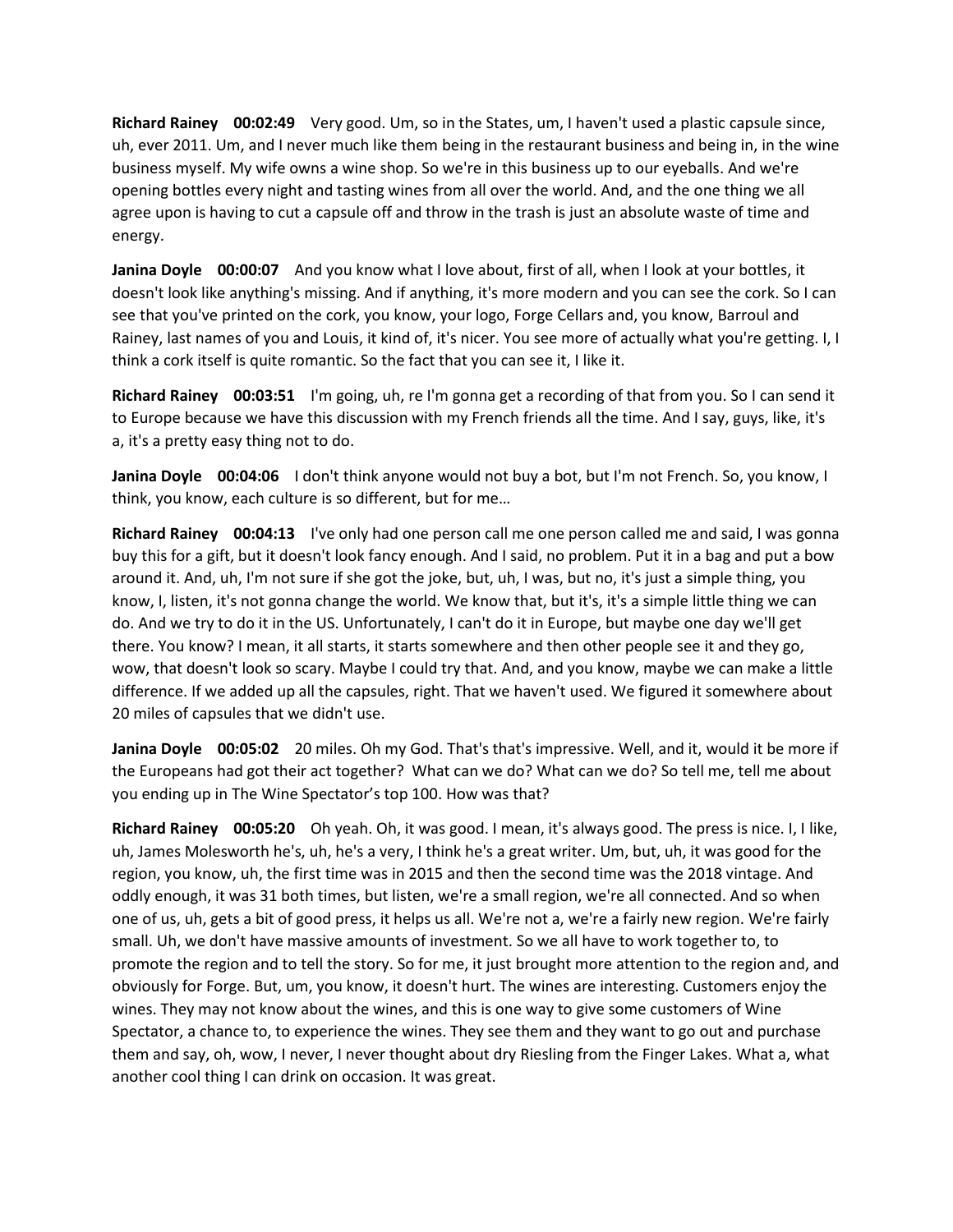**Janina Doyle 00:06:39** And wasn't 2018, which you said was the, the last feature. Wasn't that like a horrendous vintage for you?

**Richard Rainey 00:06:45** Oh my God. I'm still, I mean, I'm actually still in therapy from 2018.

## **Janina Doyle 00:06:52** What happened?

**Richard Rainey 00:06:53** It was just, uh, we had this like once in 300 year rainstorm that parked itself on the east side of Seneca Lake. And I think it was 10 or 12 inches, something ridiculous in one day. And so, um, it was really hard on the vines. The vines just got, poor things got beat up. And, um, so you had a couple of choices you could either pick very early and be very conservative or wai, and which we did. And, uh, we, we pushed the boundaries. Uh, I don't really want to do that again anytime soon. But you have an expression of Riesling that, that frankly is, is, you know, it's from another planet. It's, it's quite, uh, exotic and Asian five spice and gingerbread. And, uh, it was really wild. Um, so it's, it's got a lot of the, the kind of the aromas and the feeling you would associate with a dessert wine, but it's bone dry. So it's a really crazy intersection of aromas. And every time we open one, we giggle because this was, uh, this was, this was naughty, naughty wine.

**Janina Doyle 00:08:04** Because you survived, you survived.

**Richard Rainey 00:08:05** We survived. Yeah, absolutely.

**Janina Doyle 00:08:09** So what we haven't touched on is Seneca Lake itself. So this is the biggest lake. This is where you are. So can you tell me a little bit more and everyone listening, why Seneca Lake is different from, well, I guess the other two Lakes, cause as you've already mentioned all the other little Lakes, you can't really grow grapes, so it's very difficult. So how does Seneca Lake differ from Keuka and um, well they, they sound so similar don't they from Keuka and Cayuga.

**Richard Rainey 00:08:39** Yeah. So you have Cayuga and you have Keuka and then you have Seneca, which was all part of the, these are the names that were part of the, the Iroquois nation, the natives that were here. Um, so this, the, the Lake, Seneca Lake, let's call it, you know, thirty eight, forty miles depends. Who's measuring long and it is it's deep, you know, it can be, uh, nearly 620 feet deep in its, uh, deepest area and about a mile and a half wide. And this was, uh, created. So what you had was this thing called the great upheaval where it dumped all the water off of this area to the north, into the great Lakes, uh, which are very, very important for the Finger Lakes, without the great Lakes to the north, lake Ontario. They're the big, big buffer for the cold air coming from Canada without, without them, it doesn't work. And then we have Seneca Lake, which, uh, is the final piece of the puzzle that allows us to grow grapes here. Now um, Seneca Lake is, is very deep, long, a massive body of water. Um, and it gives us protection, um, uh, a nice micro climate within about one mile around the edge of the lake. Um, and here the glaciers also when they receded, uh, left a lot of stuff. So, you know, when the Canadians come and, and we have these rocks that are not from this area, I always tell the Canadians, if you want to take these back with you you can, because they're, they're more related to, to Canada. So, so we have that. So when the glacier receded, you have these deposits of gravel and sand and rock, but then in addition, you have the, uh, above the lake, um, have all the water and the material that tries to find its way down, down the slope to the water and the lake has been at different depths. So what we are finding are these kind of alluvial planes where, uh, I, you know, I have vineyards that are planted on very deep gravel that are a result of the lake being at a, at a greater depth and material, uh, hitting the water, slowing down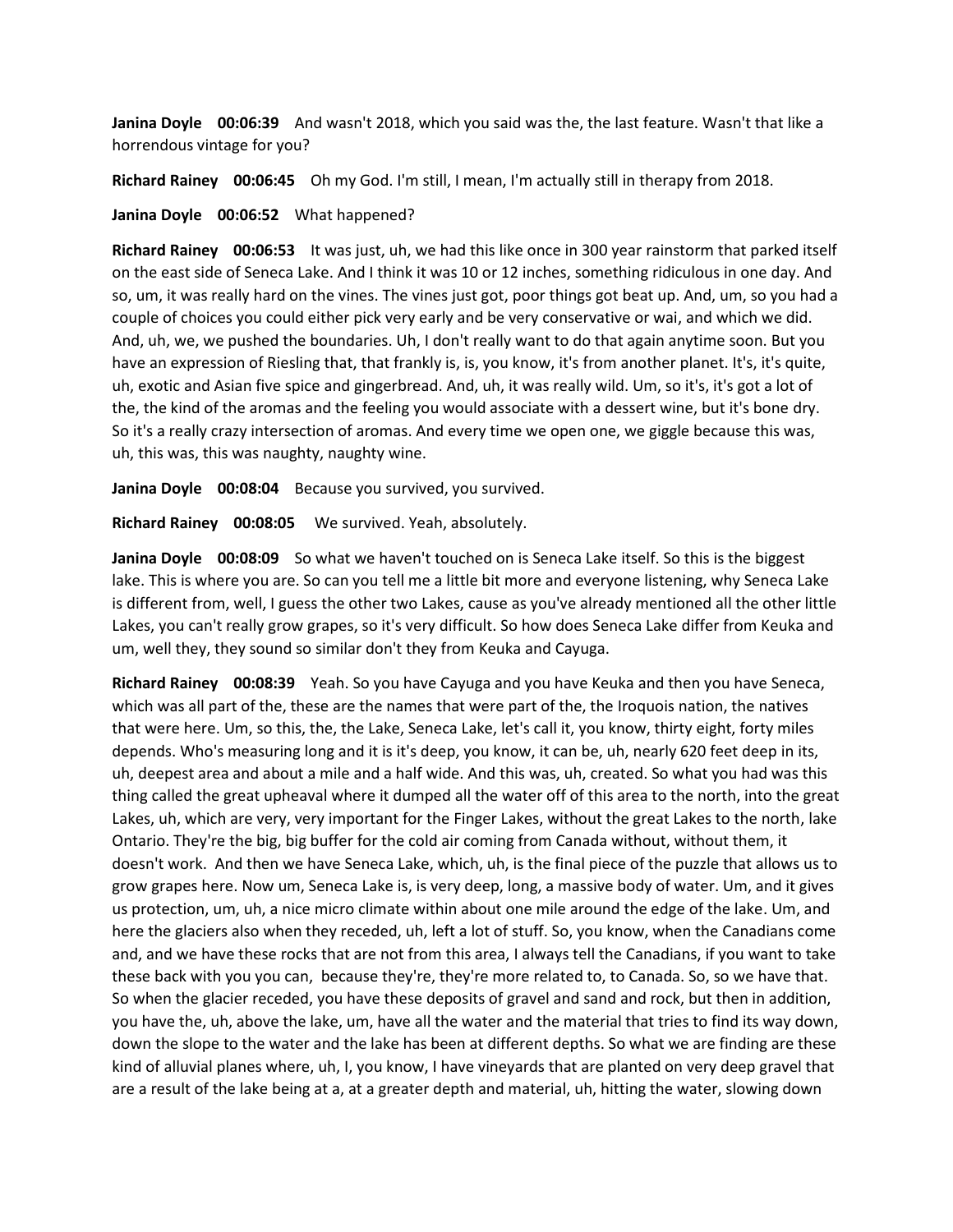and creating alluvial planes. So there's a lot here and it's why we, uh, have this addiction with the single vineyard sites, because every time we turn around, we, we find another site with another expression and it's, it's just, it's amazing. And this is why I kind of forget sometimes about Riesling because we're in such the habit now of, of saying, oh my gosh, you know, look at Breakneck Creek this year. It's so salty and amazing. Oh gosh. How about Railroad? Once again, it's full of apricot and this is how we, we think about everything, cause there there's so much here within these eight miles to experience. So Seneca Lake is just, uh, it's really an interesting place to make wine and it's so it's right on the cutting edge of where we can make wine in the Northern hemisphere.

**Janina Doyle 00:11:51** Okay. Do you think then that Seneca Lake, because it's the, the biggest and the depths of water has changed so much. It has actually the most variety of soils compared to say the other two Lakes?

**Richard Rainey 00:12:05** Probably the most access because of the slope. Uh, in other areas you have, you know, cliffs. So you have these cliffs that, you know, don't enable you to have really access down to the Lakes. So maybe that would have a, a part, you know, something to do with it. But hey, listen, here's the other thing, uh, we're so young, right? This is a region that's just over slightly over a hundred years old, 120 years old for growing grapes. Um, as a Vinifera region, it's 70 years old. So there's still so much to know and to learn. So, uh, to say that I, I, I have my hands completely wrapped around. It is it's not true. We just haven't planted enough and we don't have enough, uh, data to understand what the soils and the impact of soils on other Lakes are gonna be in relation to the flavor of the wines.

**Janina Doyle 00:13:04** Well, let's talk about these Lieu-dit. Now for anyone who doesn't know what a Lieu-dit is, it's basically a French term that refers to kind of a specific part of a vineyard, right. Based on its, based on its terroir, it's topography. So you, how many Lieu-dits have you got, did you say 13 or 13 wines that were released?

**Richard Rainey 00:13:24** Yeah. In 2020 we made, uh, we, we made 13 different single vineyards and then Classique. Like, I, I need therapy. I need therapy. I really do.

**Janina Doyle 00:13:35** Don't we all, well, okay. We, we haven't got time to talk about all of them, but what we could do is talk about the two that I happen to have in front of me. So let's go for the Breakneck Creek vineyard, which everybody, the bottle says, Alpine meadow, quince, and defined. So I'm rather excited about this and I can tell everybody already it's on gravelly silt, loam and shale. It's that shale everyone. If you're gonna remember one soil it's shale. On 784 feet elevation west facing and you've even put the harvest date October the 15<sup>th</sup>. Thank you for all that information. I actually really appreciate having all that. Super simple tasting notes rather than just, you know, a huge paragraph of absolute nonsense. And then I love the fact that you've actually given me some, some site specifics as well. So let's give, should we give this a go? Do you wanna tell me whilst I'm having a little sniff? A little swirl.

**Richard Rainey 00:14:32** Well, I think, um, so about the tasting notes, you'll notice the last word defined what the hell does defined mean?

**Janina Doyle 00:14:40** This wine? Sorry. Sorry. I carry on

**Richard Rainey 00:14:46** No, it's, there, we have to have fun.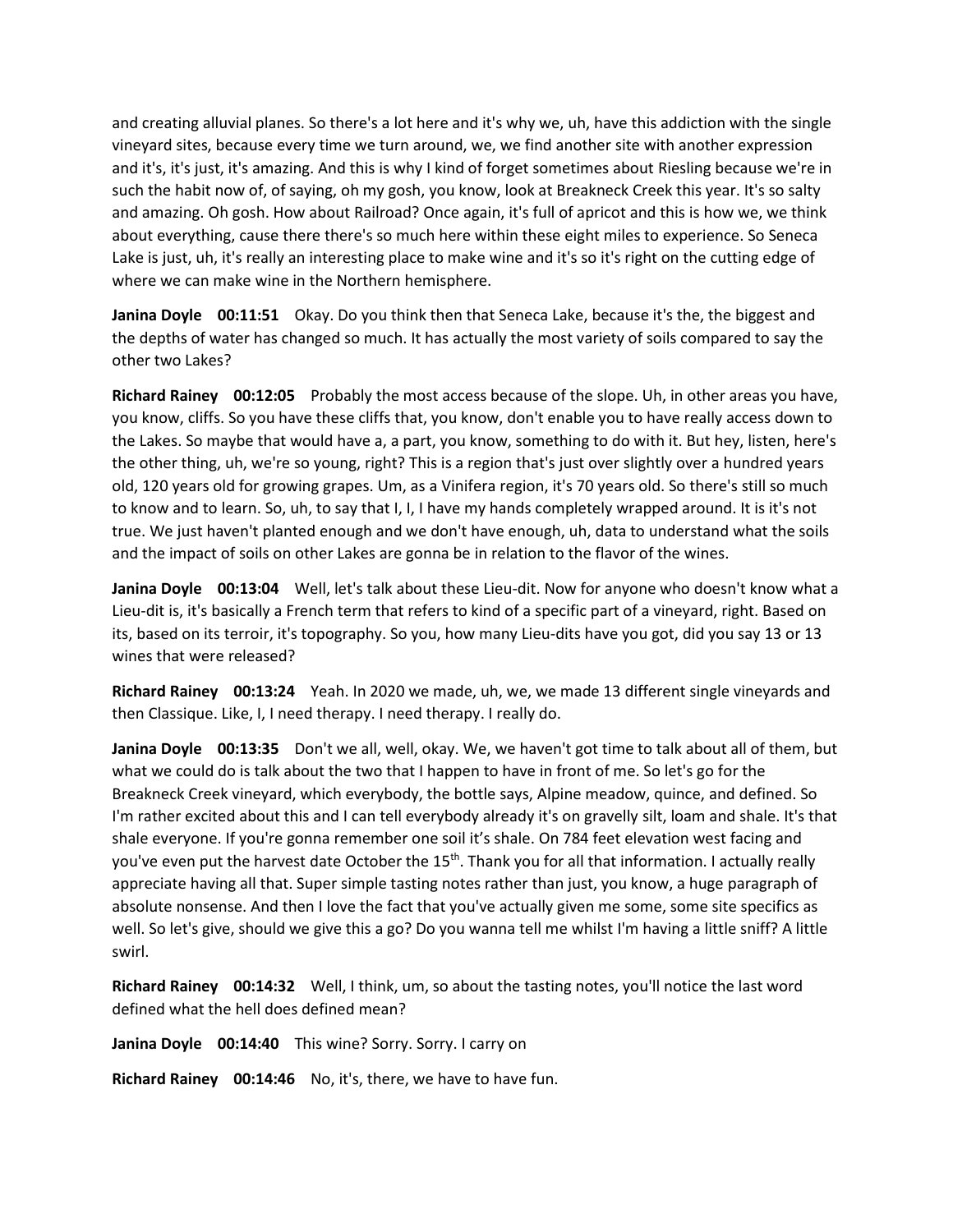**Janina Doyle 00:14:49** I've thrown you off now.

**Richard Rainey 00:14:51** Oh no, no. I, throw me off? No, a little bit. Maybe. So, so when we do these notes, these notes, it was myself, Christina, who helps me run Forge and then Julia, who runs the cellar, Cellarmaster. And you know, we're tasting them, tasting and you know, we're all familiar with the normal tasting notes and we try to have fun sometimes. So defined. What does defined mean in terms of wine tasting? Um, sometimes it elicit some conversation and people scratch their heads, but this is for me, the great pleasure of wine, like to create conversation and say, does it feel defined to you? Not okay. Whatever. So Alpine meadow, quince, defined. I picked this, if I recall on the 15th of October.

**Janina Doyle 00:15:36** You did, you did. It says it.

**Richard Rainey 00:15:38** Okay, good, good. And, um, boy, I was pulling that date out of thin air. Um, but what, what is Breakneck Creek? Um, I think it's the wine that is typically the most saline.

**Janina Doyle 00:15:51** Oh my God. You've already ruined it for me. I was gonna say it's like literally salt on peach. It's salted peach. I had salted, I had a very tiny little sprinkle of salt on grapefruit of the other one, but this one is actually really saline.

**Richard Rainey 00:16:05** It's amazing. And this is, um, a very deep Creek. It's a ravine, that's probably 120 or 130 feet deep. And, uh, it's a massive, beautiful, uh, Creek that runs down next to this vineyard and hence Breakneck Creek. And, um, what I, I think I, the first vintage we made of this was in 2016 and you know, it was, it was, it was a, it was so great. We were in the, in the wine, in the cellar and we put the wine in our glass and it was so different than anything else. And it had such a distinct personality that this was one of the catalysts for us to really start to concentrate on all of these individual sites, because we just kept seeing massive differences over the years. And so now we get to share this like little chapter, this little individual story, um, of this site with, you know, our friends and it's just been, it's been great.

**Janina Doyle 00:17:06** Do you know, it's lovely. It's like when you smell it, you can get taken to the seashore. So you've got this salinity, but it just lovely freshness and a, a very slight kind of woody perfume. I don't want anyone to think actually it smells like wood, because it doesn't, um, maybe that's where you are getting this Alpine meadow from, because it's still floral, but there's something a little bit more, um, spicy and woody and certainly on the pallet, it's super salty and then beautiful peach, like really, really vibrant. Um, some might say defined.

**Richard Rainey 00:17:39** Defined! What a tie in. What a pro you are. Uh, yeah. It, it, it, you, you feel, you do always taste a bit of the, the earth, you know, I think always, um, there's the sense of, um, the place, the wet stone, the rock, the soil. And I, I love this about Rieslings ability to capture that.

**Janina Doyle 00:18:02** Mm. I have to say so far compared to the, the first wine we tried in this one, there's no petrol or kerosene, which is often very classic of Riesling. I haven't picked that up.

**Richard Rainey 00:18:12** No. It's terrible. I hate that description.

**Janina Doyle 00:18:16** Well, but it, it, but it is definitely something that is found in Riesling sometimes.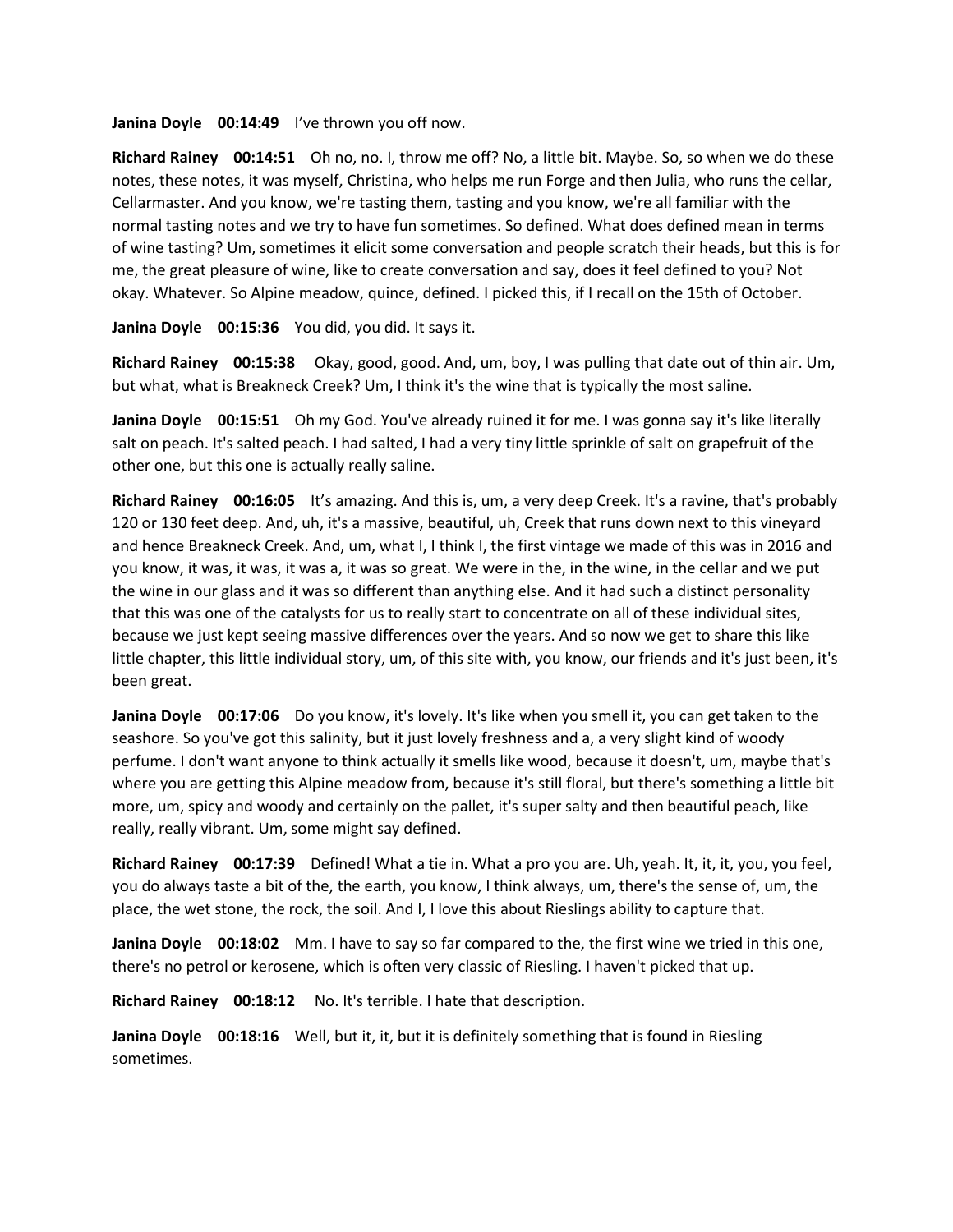**Richard Rainey 00:18:25** Agreed. And it's, it's a thing that, uh, a lot of people like to use when they talk about Riesling, because I think it, it, it says, Hey, look, I, I, I know something about Riesling, so I'm gonna use this descriptor. And, and, and you go great, because we need more people talking about Riesling and appreciating Riesling, because we all love it. But then a lot of people don't drink it because they've had, uh, inconsistent experiences with the understanding of what was dry and what was not. And it's, it's a bit of an issue in the world of Riesling. You have this amazing, uh, category of just brilliant varietal, but there's the, the consumer doesn't know if it's gonna be dry or sweet most of the time. And that's, that's, what's very difficult in the US. Uh, and so that's, that's, we can have another podcast just about that. Um, but for me, uh, what we find in these wines often is honeycomb, you know, the, the, the, the…

**Janina Doyle 00:19:24** Yes, the sweet sort of, yeah, the hard, that you get stuck in your teeth. But yummy.

**Richard Rainey 00:19:28** That gets stuck in your teeth. Right. And so we find more, uh, you know, beeswax and honeycomb than we would say, than we want petrol or, or these aromas. And I think sometimes the people will kind of confuse them, you know, which is understandable. Um, but yeah, hopefully you're finding those aromas in addition to all that other nice stuff.

**Janina Doyle 00:19:51** Funny enough, you said honeycomb, I get honey suckle. So that was gonna be…honey suckle. But for anybody who wants to know, I guess then the honeycomb, the honey suckle, or the petrol that we're not allowed to use. Cause Richard doesn't like the term, um, comes from, I know it comes from a, it's a compound in the skins called TDN. I have no idea the actual, I can't ever remember the long format cause it's a whole load of numbers and scientific words, but for anybody who's interested in obviously quite clearly that specific, yeah, just, it's called TDN. Go with that. Give it a little Google and you can see whatever the, uh, long, long the, the full name is for it, but that is actually where you get that characteristic, but okay. This is absolutely stunning now. Now unfortunately I don't believe it's currently in the UK. Booooo. But for everyone listening in the US, I think you, you are selling, this is this \$25, \$26?

**Richard Rainey 00:20:45** Uh, in the US. Yeah. Give or take \$26.

**Janina Doyle 00:20:48** So not much. I mean it, this isn't, I don't think this is necessarily hugely better than the Classique, but I think it is more interesting.

**Richard Rainey 00:21:00** Yes. And, and definitely, definitely. And that's the idea. The Classique is the value. The Classique is, and that's on that's, that's intentional, it's intentional so that, uh, restaurants can pour it by the glass and we can expose people to these wines. Um, and so it's, it's one of the great values and um, the, the, really the wines are, should be more in this price category as the single vineyards, as the production costs are very, very high. Um, but don't tell anybody I told you that Classique is always the best value.

**Janina Doyle 00:21:38** Mm. Nobody, nobody pay attention. Well, actually in UK we can only have this Classique. So I guess maybe lucky us. But actually quick question about America and Canada. Yeah. In terms of like volume production of Riesling, because I know Riesling is the main or key variety actually in Finger Lakes. Where does it come in terms of growing in America or Canada? Do you know what, what place it is?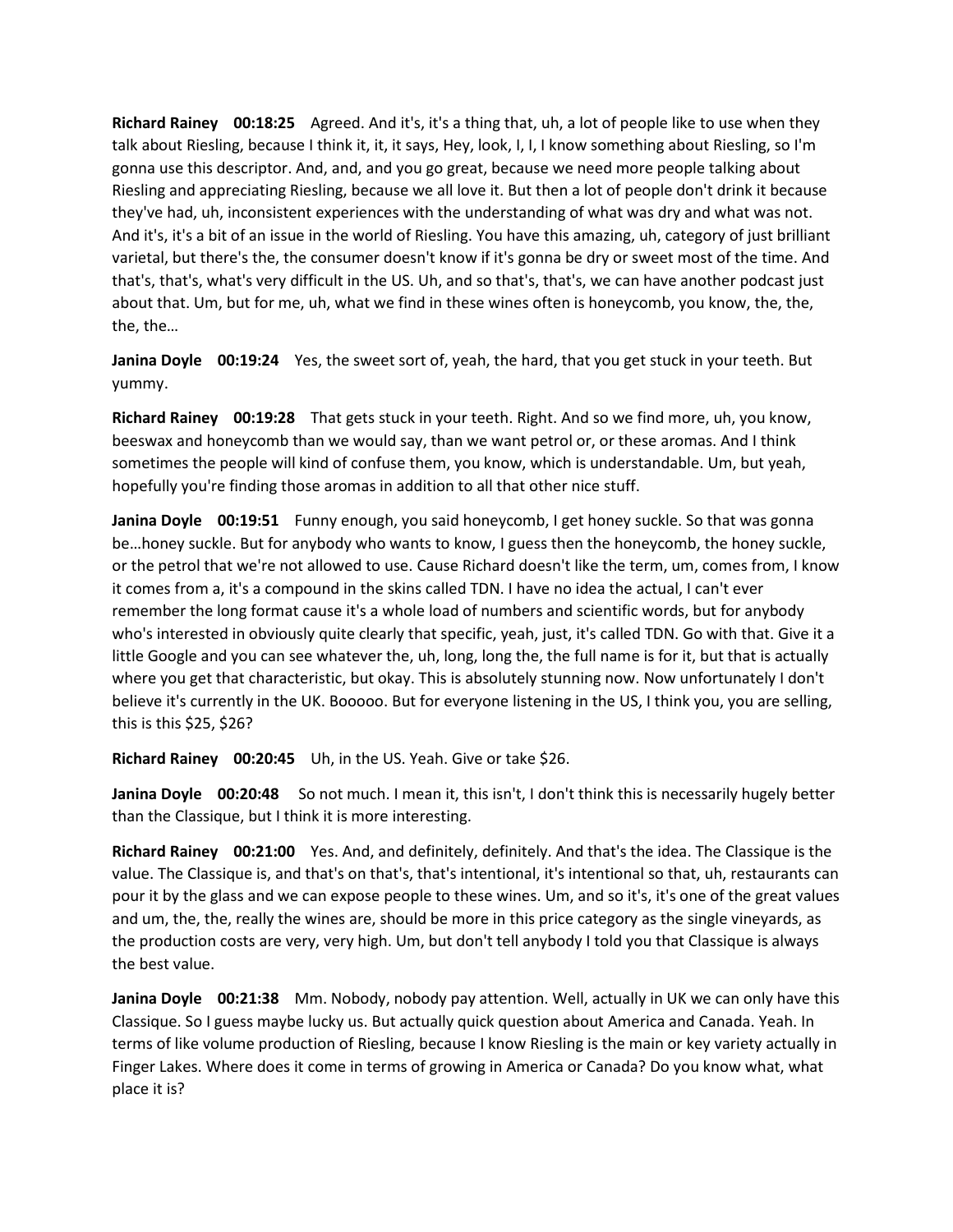**Richard Rainey 00:22:03** Uh, if I don't know, I can make something up. That sounds fairly legit.

**Janina Doyle 00:22:07** Let's go with that.

**Richard Rainey 00:22:09** No, no, no. So let's, let's put it in perspective. Um, I love Ontario, which is, uh, the Niagara area. Niagara Escarpment. Uh, the Canadians by law have to be lovely people. They're so nice and so kind. So, by law, yeah. It's not often talked about, but it's the truth. So we go, we often go there. My wife and I will go there. If we need a quick getaway, we'll either go to Montreal or we'll go up to Niagara. And Niagara for me is about a three hour drive. If the border is, is, is, well, number one, if the border's open, but number two, if the border's not backed up, so a, a, a pretty quick drive. A lovely area, great architecture, great food scene and really good wineries. Um, up there. I think the last count I heard for Riesling was they made around 400,000 cases. And in the Finger Lakes, we're just shy of 250, maybe 240,000. So they make a bit more up there than we do in fact. Uh, but if, yeah, if your listeners, I mean, it's a good region to visit. I, I like it up there a whole bunch. It's, uh, it's very pretty and a good food farm to table scene, uh, some really nice wines and, and some nice countryside as well.

**Janina Doyle 00:23:29** We talked about actually Ontario, just a few episodes ago, so you don't need to big up them. Everyone knows about that. We need to bring everyone back to Finger Lakes.

**Richard Rainey 00:23:36** So, so like I was saying, I wouldn't go to Ontario. I wouldn't go to Ontario. If you paid me.

**Janina Doyle 00:23:43** Oh, gross.

**Richard Rainey 00:23:45** A bunch of mean people up there too. They're terrible. All they care about is hockey.

**Janina Doyle 00:23:50** I hear by law, they have to be mean, that's what I heard anyway, but who knows? Who knows? Okay. So they probably are number one and I guess then in America you're so I would imagine you are number one, right? Because you can obviously get amazing Riesling in Washington as well, but I'm sure that's gotta be smaller than what you're doing.

**Richard Rainey 00:24:08** Uh, I think Washington is probably bigger because they have bigger plantings and, and yeah, there's a couple big, big plantings out there that are, it's a completely different idea, you know, as far as the wines go. That's for sure. Um, and so, uh, yeah, I, I would think there's some big, big planting still on the west coast, you know?

**Janina Doyle 00:24:31** Okay. Well, anyway, just let's bring it back to Finger Lakes. So let's go to the other one I have. The other single vineyard, which is the Leidenfrost vineyard.

**Richard Rainey 00:24:44** Ooh.

**Janina Doyle 00:24:45** Yeah. Okay. Again, everyone…

**Richard Rainey 00:24:44** Saddle up. Saddle up.

**Janina Doyle 00:24:45** Yeah, okay. Now these are all 2020, which I hear you've named. Hang on. What did I write down? Vintage of the sun.

**Richard Rainey 00:24:57** Yeah. It's, it sounds funny when you say it. I don't know. And when I say it, it sounds, it sounds really serious, but when you say it, I go, oh my God, who in the hell came up with that?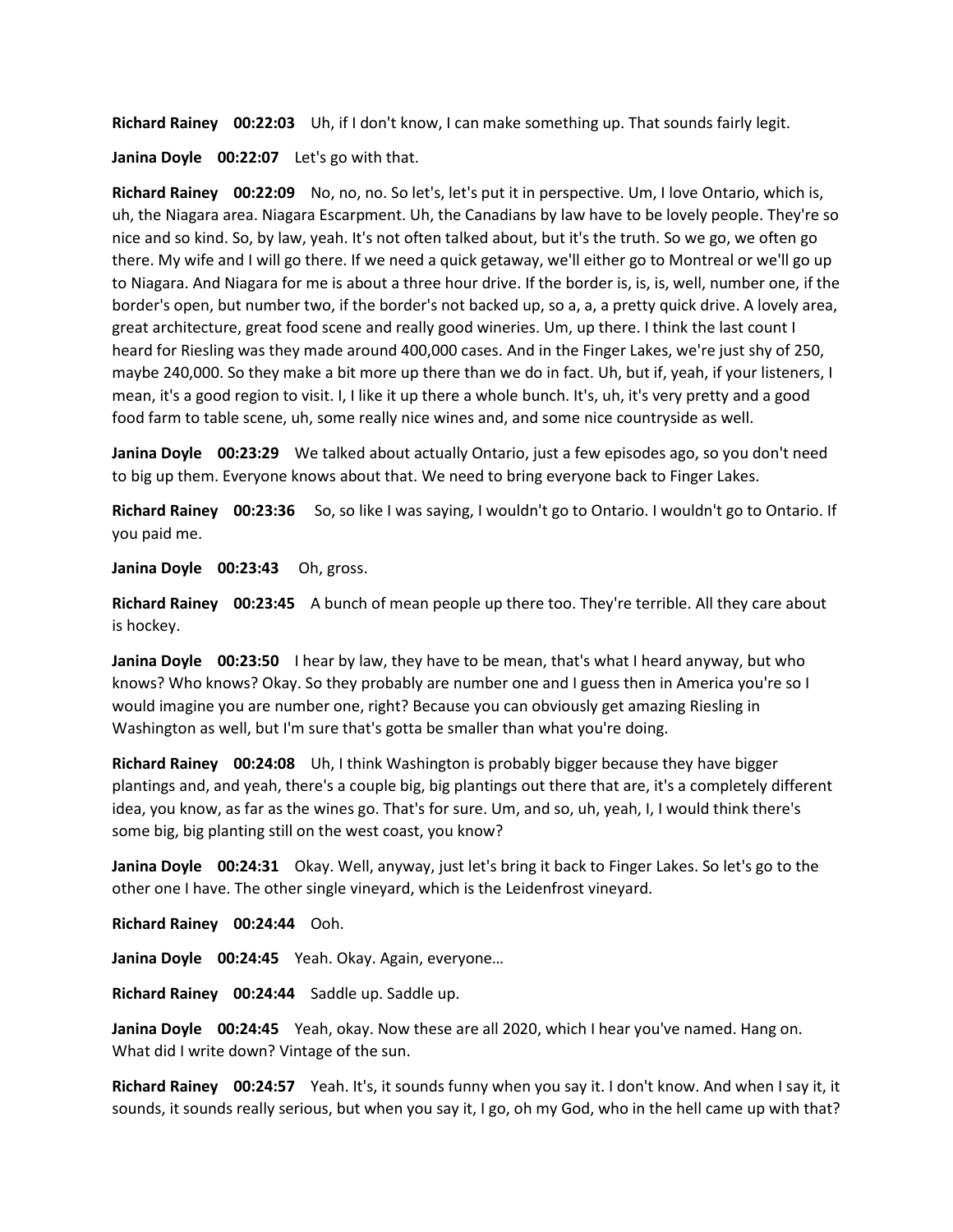**Janina Doyle 00:25:08** You say it, you say it, you say it then. What is 2020?

**Richard Rainey 00:25:13** It's it's it's vintage of the sun.

**Janina Doyle 00:25:15** Oh my God. That's so serious. Absolutely. No, I believe you

**Richard Rainey 00:25:19** I've got my serious face on.

**Janina Doyle 00:25:19** Oh I believe you.

**Richard Rainey 00:25:22** Well, I think, you know, you want to know where it came from. Why vintage of the sun? Um, what we do or what I do now, last few years, for me, the vintage always signifies something. And in 2018 it was, you know, peach, fresh, juicy, right before it falls off the tree peaches because of the vintage. '19 was all about these kind of mineral and wild flowers. It was a vintage, very much of the vineyard, of the earth. And then '20, um, you know, '20 came and, and covid was raging. And, and my team couldn't come, you know, Louis couldn't come from France. And, uh, we, it was just myself and Julia here. And I said, mother nature, if you could just do me this favour and give me a really…

## **Janina Doyle 00:26:11** Do me a solid.

**Richard Rainey 00:26:13** Do me a solid. Give me a good vintage that is dry, relatively disease free and make my picking life easy. I would really appreciate it. And she did.

**Janina Doyle 00:25:15** So you were like, I don't mind a bit of disease. You weren't even saying like, I want disease free. You were just like a little less disease, which actually is really fair. That's a really fair ask.

**Richard Rainey 00:26:35** Right. I'm reasonable. I'm reasonable. And she, she delivered, she gave us a great vintage and it was a vintage of the sun. But you know, it was really great because everybody had to be outside around here. So you had all these wineries that, you know, didn't have outdoor seating, so they cobbed together, whatever they could to put people outside. So for a host of reasons, I mean, not only viticulture, but it allowed a lot of people to survive. I'm quite convinced because people could sit outside and still drink wine and they had their social distancing and so forth. So it helped us on many, many fronts. But, um, so it's, it's a vintage that you really do feel the sun. Now, over time, I think this initial, I call it kind of baby fat. The, the, the influence of the vintage will fall away. And then you will really feel the mineral and the salinity over time. This has been my experience. So, uh, vintage of the sun.

**Janina Doyle 00:25:15** Okay. Right. Well, I love that. I really do. That was a really good story actually. Now I'm excited because the description on the back everybody is lemon verbena. Actually, that sounded terrible. I didn't, hang on. I was try again, lemon. I dunno. What am I doing? I'm trying to be too posh now. This is ridiculous. Lemon verbena, lavender, intense. Okay. I love it. And this is on Lordstown chanery silt loam over shale. I have never heard of Lordstown chanery silt loam. What the hell is Lordstown chanery silt loam. Do you even know?

**Richard Rainey 00:28:11** Its uh, it sounds very, it sounds very English. Doesn't it?

**Janina Doyle 00:28:16** It does a little bit. Something from Bridgeton.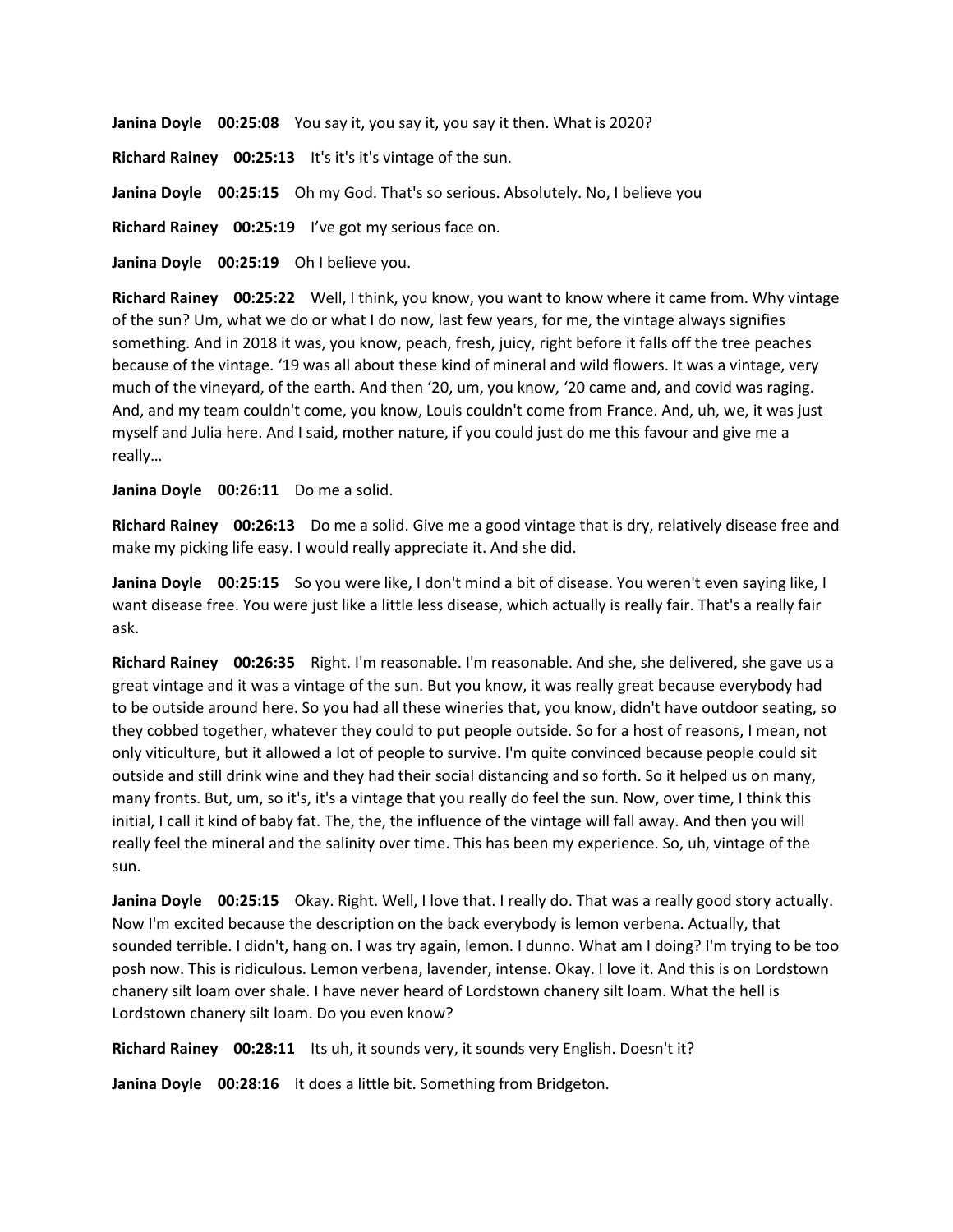**Richard Rainey 00:28:19** Yeah. It sounds as if it should be like a custom shirt company on like Savile Row or something. Lordstown, I'm going to get my button down from Lordstown chanery. It's uh, it's really almost inconsequential because there's very little of it. It's mostly shale. It's mostly shale. Uh, I mean there's probably six or eight teaspoons of this, uh, chanery silt loam on this slope. I mean it is so shaley there. It's a great, it's a magnificent site. Um, my buddy John Liedenfrost, who is just, he's a true cartoon character. He's amazing. He has hands that are like baseball mitts. I think he's about, he's about 80 right now. And he works still every single day of the year. He's a brilliant, brilliant person and I love him. And uh, this site is magical. It's it's steep. It's very difficult to farm and it makes wines, uh, if we had to give it a grand cru, a premier cru, a village level status, this probably is a grand cru. It's a wine that's made for aging that will develop over time. That will give lots of, uh, lots of pleasure. But here's the thing I want you to pay attention to, is the midpalate and the length. Right now, the wine's probably a little on top of itself. It might, aromatically it's it's it's great. But when you put it in your mouth and you have this mid palate and this length, that to me is like, whoa. Um, a lot of people drink Riesling with one pinky in the air. And I say, when you drink Leidenfrost you have to put the pinky down, put the pinky down.

**Janina Doyle 00:29:57** Because this is serious.

**Richard Rainey 00:29:58** Because it's it's, it's legit. It's really legit.

**Janina Doyle 00:30:02** Oh, so you said about midpalate, like a really lovely waxiness there's a, it's all of the wines are textural as we've already established, but this one seems to be the most mouth coating with this very definable slate minerality. Now, interesting obviously you said this is really, really shale like in the soils that maybe is why I'm picking up. And I get a lot of actually melon and Kiwi notes. So this really bright, fresher fruits, rather than there's still, you know, some blossom in there, florals there's this peach and apricot, which I think actually is, has definitely been in both of these two single vineyard wines, but I'm getting that kind of fresher style. Maybe even like a little bit of lemon meringue in there. Um, and your, so I get the, this lovely lift of violet. So in terms of flowers, I get real violet. And then you say lavender on your tasting notes. And I think it's this herbal floral spicy nature that I get on the finish, which effectively is, it's lavender. You're you are spot on there. Um, it is really beautiful. Um, I like the intensity.

**Richard Rainey 00:31:12** Now, are you available to come over to help us with the tasting notes in the '21s? Because you're, you're good. You're really good. Yeah. We're gonna, we need, we need some, uh, we need some fresh eyes always, so we appreciate it.

**Janina Doyle 00:31:26** Well whether I can come over or not, you can send me a pallet. You know its…

**Richard Rainey 00:31:33** Happily, happily, that's great.

**Janina Doyle 00:31:35** Oh no. They're delicious. Now I want to talk about some food pairings with Riesling. Right now, obviously you've got you know, shellfish. You could do them with prawns. They're great with, um, pork.

**Richard Rainey 00:31:46** Don't you, don't you say, don't you say spicy Asian?

**Janina Doyle 00:31:50** No, because spicy, I, because I would've put that if it's an off dry Riesling, because we want a sweeter Riesling to go with the Asian food. So no, that is off the table. So more pork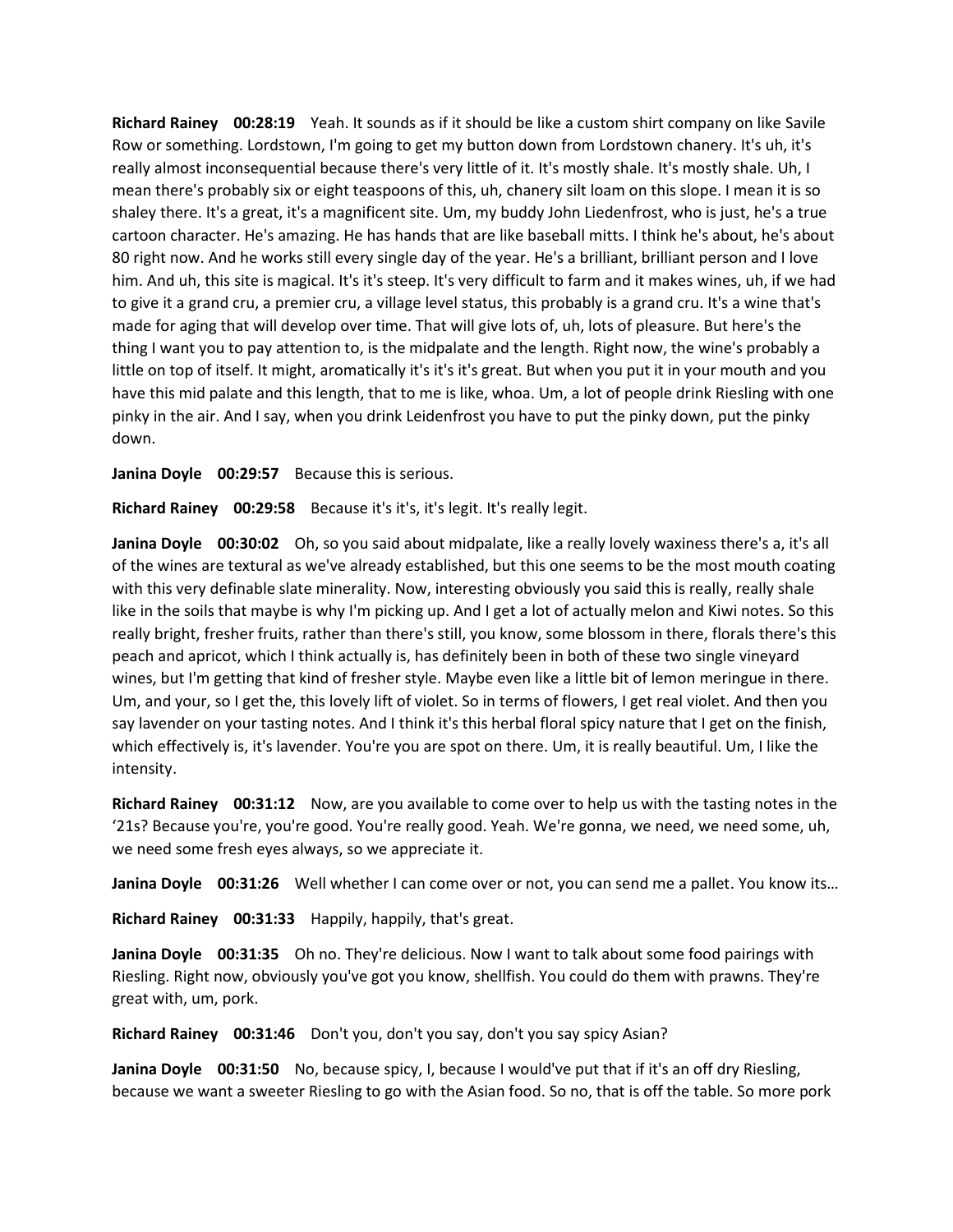dishes maybe with some lovely apple puree or anyway. Um, and as I said, you know, crab, prawns, these kind of things. However you like to pair your Riesling with tinned fish, which I think is curious and super, super interesting. Can you talk us through these bone dry Riesling with tinned fish please?

**Richard Rainey 00:32:25** Sure. So, um, at the winery, uh, you know, we created this little thing called The Salon and The Salon is some, it's where the grownups come to hang out, you know, they sit and they…

**Janina Doyle 00:32:38** Oh, so I can't go.

**Richard Rainey 00:32:42** We have a very, it's a very open definition of grown up by the way. Um, uh, you are in Hector and Hector the rules are very loose. And, and here we've set up some nice chairs, uh, very comfortable and you're in the winery or you're out on the press deck where we receive the grape. So you're really in the heart of the beast. And I, for, for myself, I'm not very interested. Um, and I don't enjoy drinking wine on its own unless it's champagne, but just to have a glass of white wine, most of the time, ah, I'll have a cocktail or a beer. So I've always liked to have a snack. So when, uh, we had, we had, uh, covid, a lot of our customers, the Forge customers would say, Rick, we love hanging out at Forge. We're up on the hill. Uh, we don't even have a sign in front of the winery. It's, we're kind of off...

**Janina Doyle 00:33:33** Oh how exclusive.

**Richard Rainey 00:33:34** Oh, I'm not a very good capitalist. I'm not very smart in that respect. So it's a big black building up on top of this hill. It's quiet. It's, you have a great view of the lake. It's really peaceful. So we put some nice chairs and I said, boy, you know, we have to have snacks. So cheese is easy cause we have some really nice aged goat cheese and we put a bit of honey.

**Janina Doyle 00:33:57** Oh goats cheese and Riesling. Yes, yes.

**Richard Rainey 00:33:59** Yes. Goat cheese, uh, aged three months with a bit of honey and sea salt. When you put the honey, the salt and the cheese together it's magical. That was easy. Then I said, well, we need a bit of ham. So we have three year old Pata Negra from Spain. So yummy ham. And then I thought, well, the, the, the, the influence of the sea here is, is still here even though we're nowhere near the water. And I've always enjoyed Conserva and growing up in Florida, my grandfather and I, uh, he worked in construction and often for lunch, we would have smoked oysters with salting crackers and a Coors beer, you know? And I, and, and I thought, my gosh, wouldn't it be fun to have this Conserva because there's so much amazing Conserva available nowadays. Um, and have it with these, with these crisp dry salty wines. And so we started playing with tasting a bunch of different Conserva from all over the world and the fattiness of the oil, the fattiness of sardines or anchovies or, or shellfish, uh, work so incredibly well with this salty, fresh, dry white wine.

**Janina Doyle 00:35:17** Do you know, I've never thought about it before because I, I just don't, I've never, I don't have tinned fish. It's just not something I've ever done. And I, and I agree with you that there are some high, high quality tinned fish out there. Um, and it's actually inspired me that with my other set of wines, I'm gonna have to go and get some, some high end tinned fish and give this a go so I can feel like I'm there.

**Richard Rainey 00:35:39** Oh, it's it's really. Um, and, and now, you know, you have so many Conserva, uh, that are being made that are being made in Michelin star restaurants that are chefs that,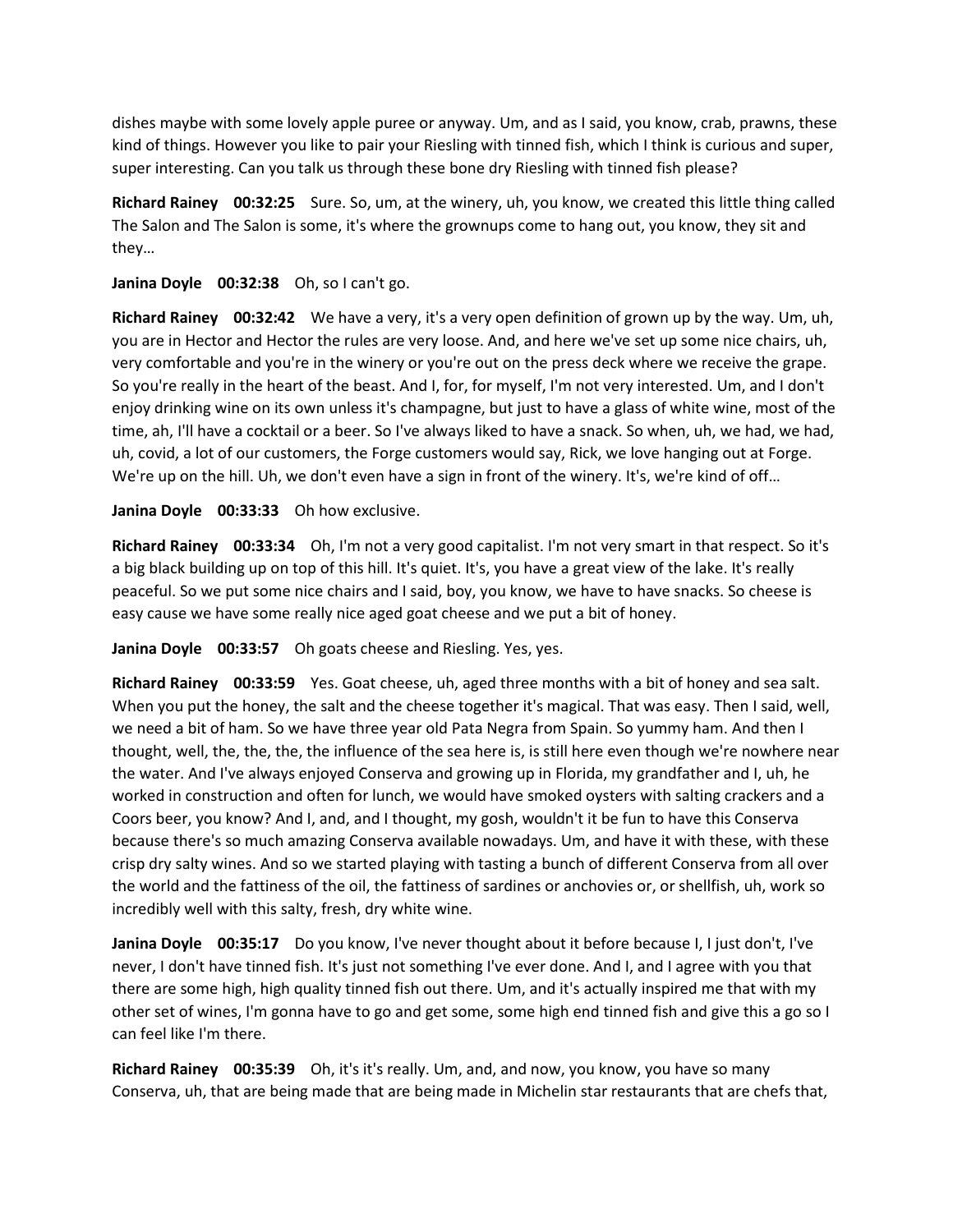that have, you know, gotten, because of covid maybe, uh, jumped outta the restaurant business and started doing these handcrafted conservas. I mean, we have stuff from Washington, from Canada, from France, from Spain, from Portugal, uh, Denmark. I mean, there's, it's it's and what's great about it is it's it's the fish at its peak, you know, so it's when the fish is abundant are when they are harvested and canned. So you're getting the freshest interpretation unless you went right to the market and you cooked it that day. So it's, it's a hell of an interesting thing. And you can crack open a very good can with some crackers and a good glass of dry wine. And, and it's a meal it's lovely.

**Janina Doyle 00:36:34** Well, I would say thank you for bringing that to me because it's just not something that has ever been, uh, on my radar. So thanks for that. Appreciate that.

**Richard Rainey 00:36:44** Well I'll give you a list of recommendations.

**Janina Doyle 00:36:46** Oh, perfect. Please do now, just to finish off, obviously people can come and visit you, but they might not be able to find you, as there is no sign?

**Richard Rainey 00:36:56** No it's GPS, GPS, come on.

**Janina Doyle 00:36:59** Okay. So people need to go to the website, get your, I was gonna say post code, but you obviously call it probably something else in America. Your, what do you?

**Richard Rainey 00:37:08** Zip code.

**Janina Doyle 00:37:08** Zip code. That's it. That's it take your zip code? Um, and I dunno why I said it with that voice, cause that wasn't even American.

**Richard Rainey 00:37:15** I think you were, I think you were, I think you were trying to mimic me right then. I think that was your…

**Janina Doyle 00:37:20** Wait, hang on. Your zip zip code. No, I can't do an American, zip, zip code. Anyway, uh, moving on from that. So they put the zip code in, they will come to you. There's obviously The Salon where they can drink some wine and eat some sardines, maybe, uh, then you do winery tours?

**Richard Rainey 00:37:39** Uh, yeah, sure. Uh, we do a sit down. Yeah, no, we do a, uh, a sit down tasting three times a day in another lovely building called The Summer House that, uh, is, is a super high level, really fun, informative, uh, tasting of five or six wines, uh, takes about an hour. And, uh, it's a great view and you'll learn a lot and you'll taste a bunch of wines and it's, it's, it's really, it's quite nice. Uh, we call that the classroom and then they come to recess. Recess is The Salon. So, uh, it's a, it's a 1, 2, 1, 2, you come and you get some learning and then you come down and you have some fun all in one fell swoop.

**Janina Doyle 00:38:20** Well, thank you very much, Richard, because I feel like I've had some learning and now I'm gonna take these wines into my salon. And have some fun. Well, you know, you know, it would be a waste, wouldn't it? So, um, you've been brilliant. You've been absolutely informative. Everybody go to the Finger Lakes and if you can't go to the Finger Lakes, buy some Finger Lakes, and specifically get some Forge Cellars.